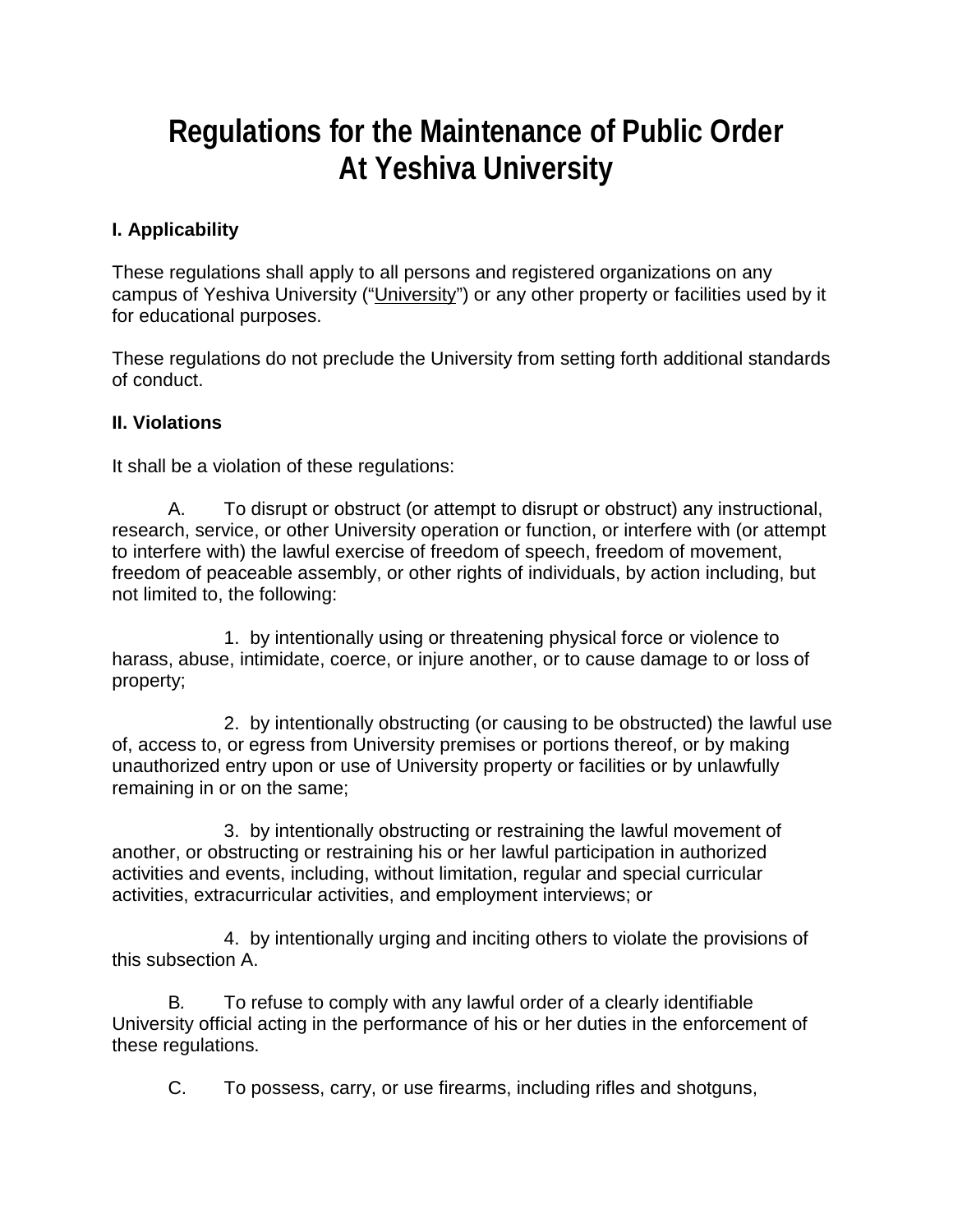ammunition, explosives, or other dangerous weapons, instruments, or substances in or upon University premises (except in the case of law enforcement officers or except as specifically authorized by the University).

D. To engage in any action or situation which recklessly or intentionally endangers mental or physical health or involves the forced consumption of liquor or drugs for the purpose of initiation into or affiliation with any registered organization.

E. To disrupt or obstruct (or attempt to disrupt or obstruct) any speaker invited to appear on the campus by the University or a recognized University group.

F. To disrupt (or attempt to disrupt) any recruitment activity.

# **III. Enforcement and Penalties**

A. Students

## Albert Einstein College of Medicine:

The Department of Security, Associate Dean for Students, and the Committee on Student Promotions and Professional Standards ("CSPPS") will be responsible for initiating and assuring the prompt enforcement of these regulations as provided in Section VIII of the CSPPS Bylaws.

# Manhattan Campuses:

The Office of Student Affairs, in consultation with the Department of Safety and Security, shall be responsible for initiating and assuring the prompt enforcement of these regulations.

#### **Penalties**

1. Ejection. For egregious or dangerous conduct which violates any of these regulations, individuals or organizations may be ejected from the University campus or property, or any part thereof, by the Deans in the Office of Student Affairs (the "Deans") or their designees.

In the case of a registered organization which authorizes such conduct, the Deans or their designees may rescind permission for that organization to operate on University property, i.e., rescind the registration of the organization.

2. Temporary Suspension. For the purpose of assuring public safety, the Deans or a designated representative shall have discretionary power to suspend the accused person temporarily pending a determination by the Dean and a right to appeal to the appropriate Vice-President.